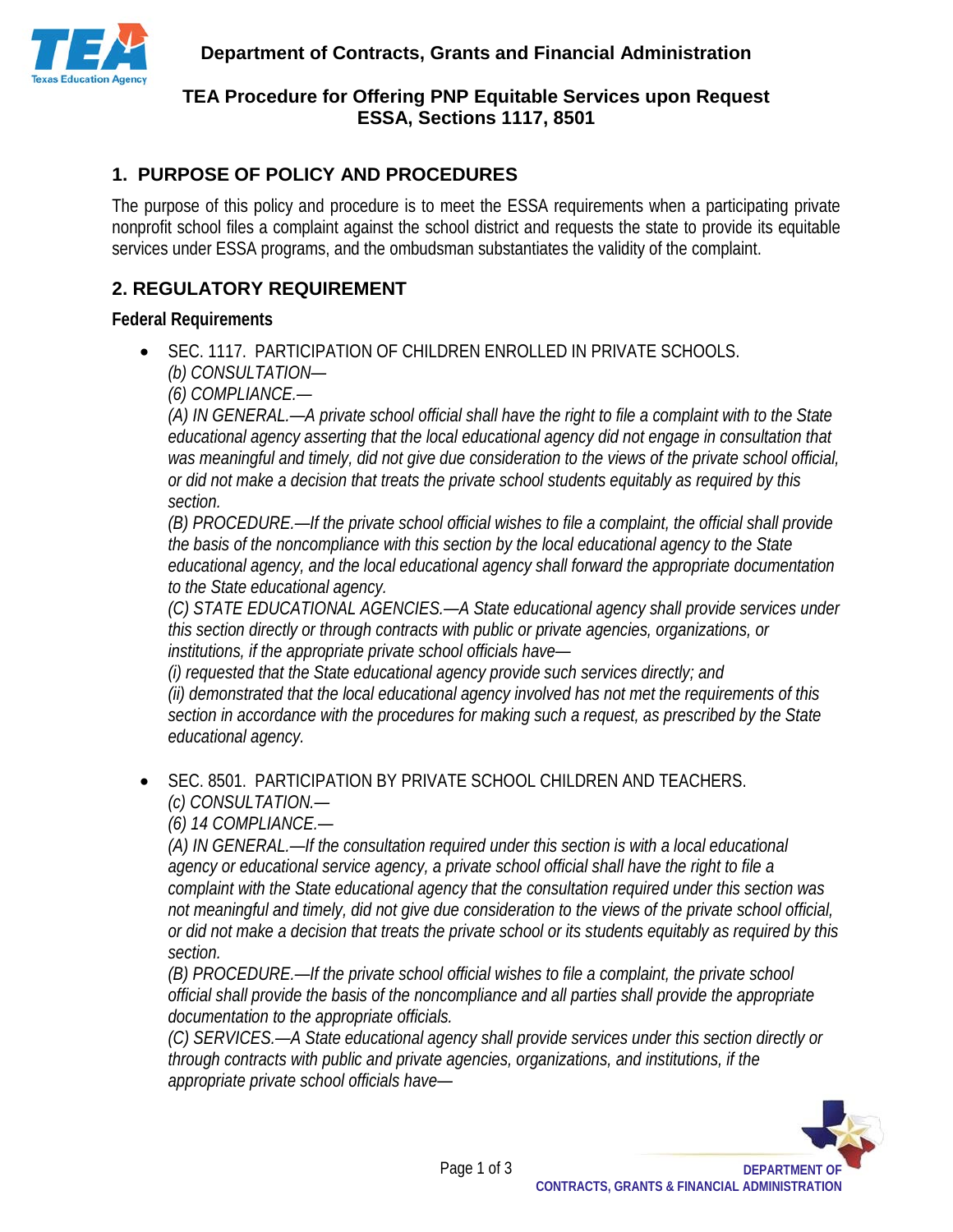*(i) requested that the State educational agency provide such services directly; and (ii) demonstrated that the local educational agency involved has not met the requirements of this section in accordance with the procedures for making such a request, as prescribed by the State educational agency.*

### **3. STATEMENT OF POLICY**

Pursuant to ESSA statutory provisions listed above, the TEA office of the PNP ombudsman within the Department of Contracts, Grants and Financial Administration will provide equitable services to private nonprofit schools through a provision of services grant to the regional education service center (ESC) within whose boundaries the PNP is located, or an adjacent ESC if preferred by the PNP due to location. If the PNP requests services through a third party contractor other than the ESC, TEA will consider such requests.

### **4. PROCEDURES FOR ESC SERVICES**

- a) If the provision of services is required above, TEA will reduce the appropriate LEA's grant award by the amount of equitable services plus an additional 10% for administration of the equitable services to be provided.
- b) TEA will notify the appropriate ESC and award a grant for the provision of the equitable services to the PNP.
- c) The ESC will conduct PNP consultation in coordination with TEA staff.
- d) The ESC will provide the equitable services directly or enter into a third-party contract with a vendor off TEA's approved list of providers (discussed below).

### **5. THIRD-PARTY CONTRACTOR SERVICES**

- a) To prepare for the possibility of other third party contractors for equitable services, TEA will conduct a contractual solicitation in the Fall of 2018 to develop a list of approved third party equitable services providers.
- b) TEA will issue a noncompetitive procurement approval in response to the ESC's written request (allowed under EDGAR) for the ESC to contract with any approved vendor on the state list without any additional procurement activities being required.

### **6. MONITORING**

The ombudsman's staff will ensure ESCs maintain compliance with applicable programmatic equitable services requirements through random validation processes.

Through monitoring activities, Federal Fiscal Monitoring Division staff will ensure that ESCs maintain compliance with applicable fiscal requirements of federal grants to meet project goals. By applying a risk assessment methodology to select the appropriate subrecipients for monitoring, the agency can identify subrecipients that are at risk of not complying with federal statutes and terms and conditions of applicable grants, which may ultimately result in federal funds being used for unauthorized purposes.